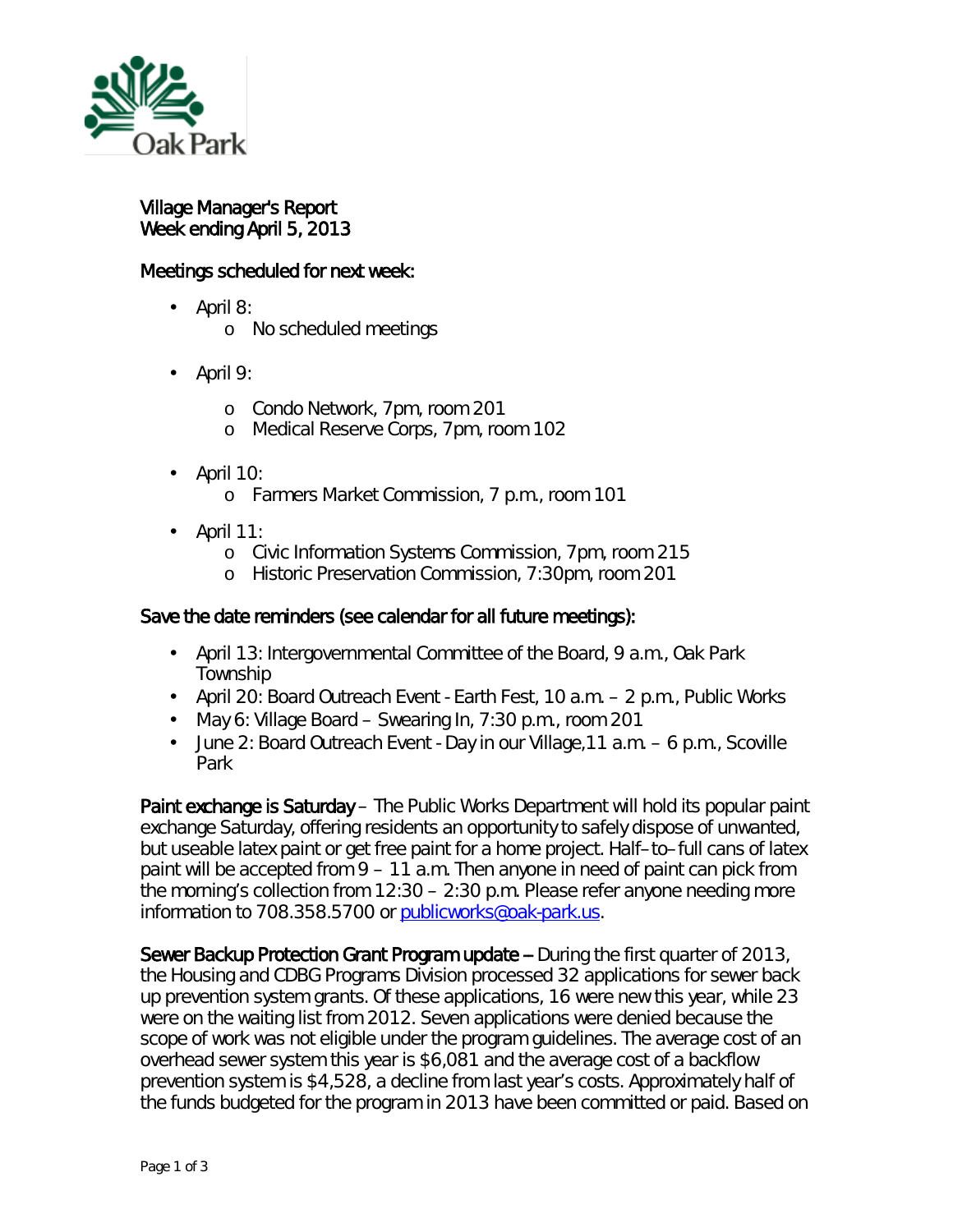these average costs, we likely will be able to fund approximately 29 more grants this fiscal year.

Dispatch center names new director – John R. Ferraro has been selected to be executive director of the West Suburban Consolidated Dispatch Center (WSCDC), effective May 6. Currently deputy director for DuPage Public Safety Communications in Glendale Heights, he brings some 20 years of experience in public safety communications to the WSCDC. His past experience includes the Northwest Central Dispatch System in Arlington Heights, where he served as operations manager, training officer and a telecommunicator. He also worked part time as a telecommunicator for the Village of Deerfield Police Department. An eight-year veteran with the United States Coast Guard Reserve, John has an Associates of Liberal Arts degree from Oakton Community College, a Bachelor of Arts degree in Management and Leadership from Judson University in Elgin and is an adjunct faculty member at William Rainey Harper College, Palatine.

**Community photo contest – A** group of local nonprofits and agencies, including the Village of Oak Park, has teamed up to host a community photo contest from April 1 through May 1. Photographers are invited to submit Oak Park-related photos in five different categories. A jury of local community members will select winners from each category and one overall winner. Winners will receive a professionally produced print from Holiday Camera, and winning entries will be displayed this summer in the community gallery at Village Hall. Organizers hope to use other submissions, even those that don't win, in newsletters, magazines, brochures and websites to help promote Oak Park. [Click here for information](http://www.oakparkdevelopmentcorporation.com/photocontest/) and contest rules,

ComEd Rate changes update – ComEd has begun the process of establishing its new rates for 2013-2014, which are expected to be below Oak Park's Community Choice Aggregation Program fixed rate of 5.79 cents per kilowatt hour. Village staff is working with aggregation supplier Intergrys to identify appropriate options for recommendation to the Board. It should be noted that ComEd does not offer a fixed rate as does Oak Park's program. In addition, residents and small businesses that enrolled in our program have been enjoying a rate substantially lower than ComEd's for the past 16 months, saving about \$20 per month for a collective savings of about \$4.3 million to date. Oak Park's aggregation program also secured its price for 100 percent renewable energy credits, the first in the nation, while the state portfolio standard which ComEd must follow requires only a fraction of the total power supply to be sourced from renewable energy. [Click here to review a chart](http://www.oak-park.us/456678891/04.04.13-ComEd%20Rate%20Change%20chart.pdf) that compares ComEd's new rates with those of Oak Park's Community Choice Aggregation Program.

Oak Park film shoot – Hollywood continues to find Oak Park's look, feel and streamlined film permit process ideal, which can mean economic benefits for the local economy. The latest activity had Community Relations coordinating with ABC television on the new series **Doubt**, which will premiere later this year. The new series, which filmed scenes for the pilot inside the Oak Park Arms Thursday (April 4), is a legal drama featuring a retired police chief turned attorney. With this and other productions, Community Relations works with the film companies to ensure minimal disruption in the neighborhoods.

Fire Department update – The Fire Department responded to 501 incidents in March, up slightly from February's 424 calls, but reflecting a more normal volume.